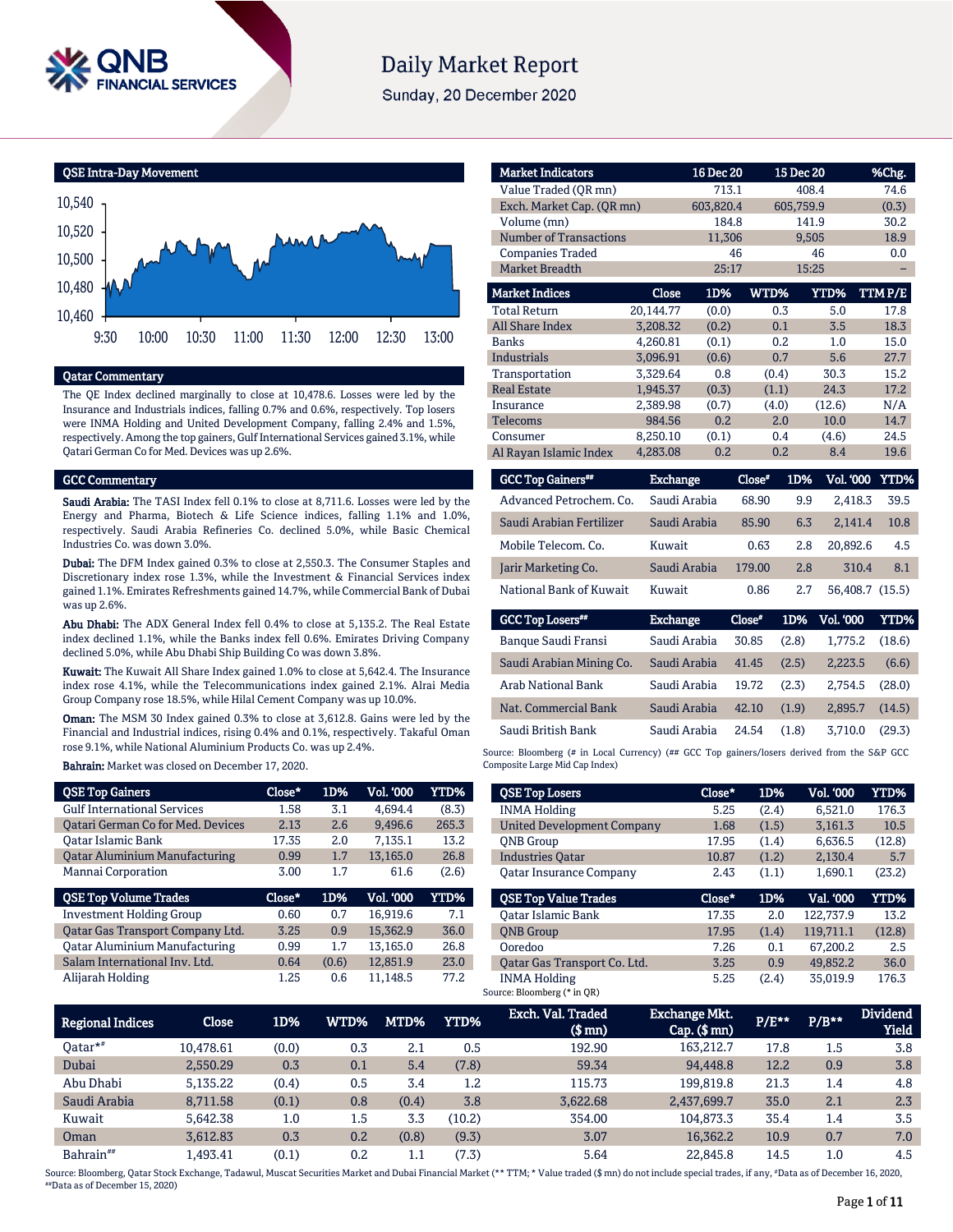## Qatar Market Commentary

- The QE Index declined marginally to close at 10,478.6. The Insurance and Industrials indices led the losses. The index fell on the back of selling pressure from Qatari and Arab shareholders despite buying support from GCC and Foreign shareholders.
- INMA Holding and United Development Company were the top losers, falling 2.4% and 1.5%, respectively. Among the top gainers, Gulf International Services gained 3.1%, while Qatari German Co for Med. Devices was up 2.6%.
- Volume of shares traded on Wednesday rose by 30.2% to 184.8mn from 141.9mn on Tuesday. However, as compared to the 30-day moving average of 249.5mn, volume for the day was 26.0% lower. Investment Holding Group and Qatar Gas Transport Company Ltd. were the most active stocks, contributing 9.2% and 8.3% to the total volume, respectively.

| <b>Overall Activity</b>        | Buy %* | Sell %* | Net (QR)       |
|--------------------------------|--------|---------|----------------|
| Oatari Individuals             | 27.72% | 35.40%  | (54,739,580.9) |
| <b>Oatari Institutions</b>     | 19.15% | 21.27%  | (15,062,231.3) |
| Oatari                         | 46.88% | 56.66%  | (69,801,812.2) |
| <b>GCC Individuals</b>         | 1.49%  | 0.67%   | 5,871,981.0    |
| <b>GCC</b> Institutions        | 1.41%  | 1.62%   | (1,473,932,1)  |
| <b>GCC</b>                     | 2.91%  | 2.29%   | 4,398,048.9    |
| Arab Individuals               | 5.23%  | 5.99%   | (5,426,506.8)  |
| <b>Arab Institutions</b>       | 0.01%  | 0.00%   | 40,630.0       |
| Arab                           | 5.23%  | 5.99%   | (5,385,876.8)  |
| <b>Foreigners Individuals</b>  | 1.55%  | 1.53%   | 94,160.8       |
| <b>Foreigners Institutions</b> | 43.44% | 33.53%  | 70,695,479.3   |
| <b>Foreigners</b>              | 44.99% | 35.06%  | 70,789,640.1   |

Source: Qatar Stock Exchange (\*as a % of traded value)

## Global Economic Data

| <b>Date</b> | <b>Market</b> | <b>Source</b>                                   | <b>Indicator</b>                        | Period     | Actual  | <b>Consensus</b>         | <b>Previous</b> |
|-------------|---------------|-------------------------------------------------|-----------------------------------------|------------|---------|--------------------------|-----------------|
| 12/16       | US            | Mortgage Bankers Association                    | <b>MBA Mortgage Applications</b>        | 11-Dec     | 1.1%    | $\overline{\phantom{m}}$ | $-1.2%$         |
| 12/16       | <b>US</b>     | Markit                                          | <b>Markit US Manufacturing PMI</b>      | <b>Dec</b> | 56.5    | 55.8                     | 56.7            |
| 12/16       | US            | Markit                                          | Markit US Services PMI                  | Dec        | 55.3    | 55.9                     | 58.4            |
| 12/16       | <b>US</b>     | Markit                                          | <b>Markit US Composite PMI</b>          | <b>Dec</b> | 55.7    | -                        | 58.6            |
| 12/17       | <b>US</b>     | Department of Labor                             | <b>Initial Jobless Claims</b>           | 12-Dec     | 885k    | 818k                     | 862k            |
| 12/17       | <b>US</b>     | Department of Labor                             | <b>Continuing Claims</b>                | 05-Dec     | 5,508k  | 5,700k                   | 5,781k          |
| 12/16       | UK            | UK Office for National Statistics               | CPI MoM                                 | Nov        | $-0.1%$ | 0.1%                     | 0.0%            |
| 12/16       | <b>UK</b>     | UK Office for National Statistics               | <b>CPI YoY</b>                          | <b>Nov</b> | 0.3%    | 0.6%                     | 0.7%            |
| 12/16       | <b>UK</b>     | Markit                                          | Markit UK PMI Manufacturing SA          | Dec        | 57.3    | 56.0                     | 55.6            |
| 12/16       | <b>UK</b>     | Markit                                          | Markit/CIPS UK Services PMI             | <b>Dec</b> | 49.9    | 50.7                     | 47.6            |
| 12/16       | <b>UK</b>     | Markit                                          | Markit/CIPS UK Composite PMI            | Dec        | 50.7    | 51.5                     | 49.0            |
| 12/18       | <b>UK</b>     | <b>GfK NOP (UK)</b>                             | <b>GfK Consumer Confidence</b>          | Dec        | $-26$   | $-31$                    | $-33$           |
| 12/16       | EU            | Markit                                          | Markit Eurozone Manufacturing PMI       | Dec        | 55.5    | 53.0                     | 53.8            |
| 12/16       | EU            | Markit                                          | <b>Markit Eurozone Services PMI</b>     | Dec        | 47.3    | 42.0                     | 41.7            |
| 12/16       | EU            | Markit                                          | Markit Eurozone Composite PMI           | Dec        | 49.8    | 45.7                     | 45.3            |
| 12/17       | <b>EU</b>     | Eurostat                                        | <b>CPI MoM</b>                          | <b>Nov</b> | $-0.3%$ | $-0.3%$                  | $-0.3%$         |
| 12/17       | EU            | Eurostat                                        | <b>CPI YoY</b>                          | <b>Nov</b> | $-0.3%$ | $-0.3%$                  | $-0.3%$         |
| 12/16       | Germany       | Markit                                          | Markit/BME Germany Manufacturing PMI    | <b>Dec</b> | 58.6    | 56.5                     | 57.8            |
| 12/16       | Germany       | Markit                                          | Markit Germany Services PMI             | Dec        | 47.7    | 44.0                     | 46.0            |
| 12/16       | Germany       | Markit                                          | <b>Markit/BME Germany Composite PMI</b> | <b>Dec</b> | 52.5    | 50.5                     | 51.7            |
| 12/18       | Germany       | German Federal Statistical Office               | PPI MoM                                 | Nov        | 0.2%    | 0.1%                     | 0.1%            |
| 12/18       | Germany       | German Federal Statistical Office               | PPI YoY                                 | <b>Nov</b> | $-0.5%$ | $-0.6%$                  | $-0.7%$         |
| 12/16       | France        | Markit                                          | Markit France Manufacturing PMI         | Dec        | 51.1    | 50.1                     | 49.6            |
| 12/16       | France        | Markit                                          | <b>Markit France Services PMI</b>       | <b>Dec</b> | 49.2    | 40.0                     | 38.8            |
| 12/16       | France        | Markit                                          | Markit France Composite PMI             | Dec        | 49.6    | 43.0                     | 40.6            |
| 12/16       | Japan         | Markit                                          | Jibun Bank Japan PMI Mfg                | <b>Dec</b> | 49.7    | $\qquad \qquad -$        | 49.0            |
| 12/16       | Japan         | Markit                                          | Jibun Bank Japan PMI Services           | Dec        | 47.2    | $\overline{\phantom{m}}$ | 47.8            |
| 12/16       | Japan         | Markit                                          | Jibun Bank Japan PMI Composite          | <b>Dec</b> | 48      | $\overline{\phantom{0}}$ | 48.1            |
| 12/18       | Japan         | Ministry of Internal Affairs and Communications | Natl CPI YoY                            | Nov        | $-0.9%$ | $-0.8%$                  | $-0.4%$         |

Source: Bloomberg (s.a. = seasonally adjusted; n.s.a. = non-seasonally adjusted; w.d.a. = working day adjusted)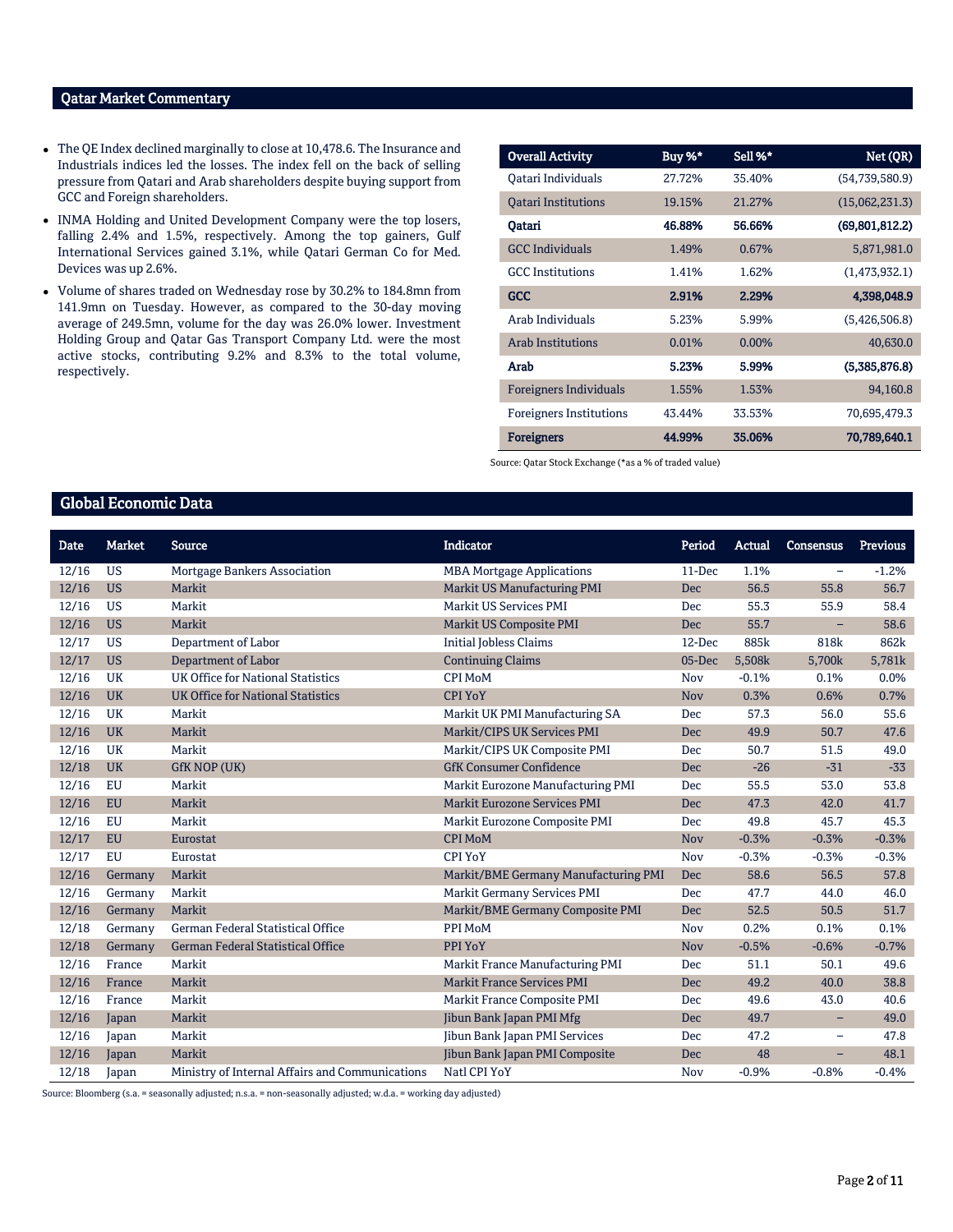### Qatar

- Qatar to receive first batch of COVID vaccine on Monday The first batch of COVID-19 vaccine will arrive in Qatar Monday, HE the Prime Minister and Minister of Interior, Sheikh Khalid bin Khalifa bin Abdulaziz Al-Thani said in a tweet on Saturday. "Under the directives of His Highness the Amir, the first shipment of COVID-19 vaccine will arrive day after tomorrow, and I have directed the health sector to provide it to everyone according to health protocols. This is an important step on the road to containing the pandemic and gradually returning life to normal, and expressing our pride in the success of our plan to confront the disease, we renew our thanks to our medical teams and all those involved," tweeted HE Sheikh Khalid. (Gulf-Times.com)
- Qatar inaugurates fourth stadium for 2022 FIFA World Cup The Ahmad Bin Ali Stadium in Al Rayyan, Qatar, became the fourth fully operational FIFA World Cup 2022 venue to be inaugurated. Indian construction giant Larsen and Toubro Limited (L&T) has built the stadium in association with Qatari contractor Al Balagh Trading & Contracting. The stadium – which will become the new home of Al Rayyan Sports Club – follows Khalifa International, Al Janoub and Education City in being declared ready to host the first FIFA World Cup in the Middle East. The 40,000-capacity venue will host seven matches up to the round of 16 stage. The stadium was launched by hosting the final of the 48th Amir Cup between Al Sadd and Al Arabi on Qatar National Day on Friday. Al Sadd won the match 2-1 to claim the Amir Cup for the 17th time in front of a socially distanced crowd of 50 per cent of the stadium's capacity. (Bloomberg)
- SC official: FIFA World Cup Qatar 2022 projects near completion – Chairman of the Operations Office and Vice Chairman of the Technical Delivery Office, Supreme Committee for Delivery & Legacy (SC), Eng. Yasir Al Jamal said that the infrastructure, projects, and stadiums of the FIFA World Cup Qatar 2022 are almost ready and that the SC has now moved to focus on operational readiness, especially with accommodation, transport, transportation, hospitality services, waste management services, and others. Speaking at a press conference held at the SC's headquarters on Tuesday, Al Jamal said that the SC has so far completed almost 90 percent of the infrastructure, projects, and stadiums for the World Cup, as only three stadiums, remain under construction: Al-Thumama, Lusail, and Ras Abu Aboud, and they will be completed by the end of the third quarter of 2021. He said the stadiums would be used in several tournaments that Doha will host to determine their readiness before the World Cup. (Peninsula Qatar)
- AM Best affirms ratings of QATI, Qatar Re International credit rating agency AM Best has affirmed the financial strength ratings of 'A (Excellent)' and the long-term issuer credit ratings of "a" of Qatar Insurance Company (QATI) and its Bermudabased subsidiary, Qatar Reinsurance (Qatar Re). The ratings reflect QATI's balance sheet strength, which the agency categorizes as "very strong", as well as its robust operating performance, neutral business profile and appropriate enterprise

risk management (ERM). Although QATI's ERM framework has improved in recent years, it believes there is further development required in order for QATI to manage risk holistically at group level, rather than relying on the risk management teams of subsidiaries. The group's balance sheet strength is underpinned by risk-adjusted capitalization at the strongest level, as measured by Best's capital adequacy ratio (BCAR), and benefits from the company's large capital base of QR7.7bn. QATI's financial flexibility has been highlighted by its ability to access capital and debt markets, most recently through the issue of \$300mn of subordinated notes in 2020. Higher allocations to cash, deposits and fixed income in the group's investment portfolio in recent years have improved its investment risk profile. At end-2019, these assets accounted for 83% of QATI's investment portfolio, according to AM Best. (Gulf-Times.com)

- Qatar wins bid to host Asian Games 2030 Doha will host the Olympic Council of Asia's 21st Asian Games in 2030 after it won the highest number of votes in a secret ballot of the OCA's 45 National Olympic Committees in Muscat. The voting took place on the sidelines of the 39th OCA General Assembly. The assembly was attended by HE the President of Qatar Olympic Committee (QOC) and Chairman of Doha 2030 Sheikh Joaan bin Hamad Al-Thani, HE CEO of Qatar Foundation Sheikha Hind bint Hamad Al-Thani and HE the Deputy Prime Minister and Minister of Foreign Affairs Sheikh Mohamed bin Abdulrahman Al-Thani. (Gulf-Times.com)
- Qatar Petroleum sells February Al-Shaheen crude at 5-month high spot premiums - According to sources, Qatar Petroleum (QP) has sold two cargos of Al-Shaheen crude, loading February 5-6 and February 26-27, at an average spot premium of around \$1.24 a barrel to Dubai quotes via a monthly tender, the highest in five months. In pre-tender trades, February-loading Al-Shaheen crude was traded at premiums of around \$1.2-\$1.3 to Dubai quotes. (Bloomberg, Zawya)
- LNG surges to a six-year high Liquefied natural gas (LNG) has made a dramatic rebound from a pandemic-induced demand collapse, and the rally in the heating and power-plant fuel could extend into next year. The onset of colder weather in key importing nations, outages at major production hubs and congestion along global shipping routes have combined to push spot prices in Asia this week to the highest level since 2014, a more than six fold jump from a record low in April. Most of those factors are seen persisting into the early weeks of 2021, adding to upward pressure for prompt cargoes. That is a potential boost for commodity houses that are shifting more resources to trading the fuel and are typically more exposed to spot prices than oillinked rates. "It's going to take three to four weeks before the cavalry arrives with enough supply from Qatar, Nigeria, and the US, so if you're a buyer with immediate needs, it's going to be costly," said Head of gas and power analytics at S&P Global Platts, Ira Joseph. (Peninsula Qatar)
- Qatar's IPI increases 3% in October The Industrial Production Index (IPI) for October this year amounted to 103.1 points, an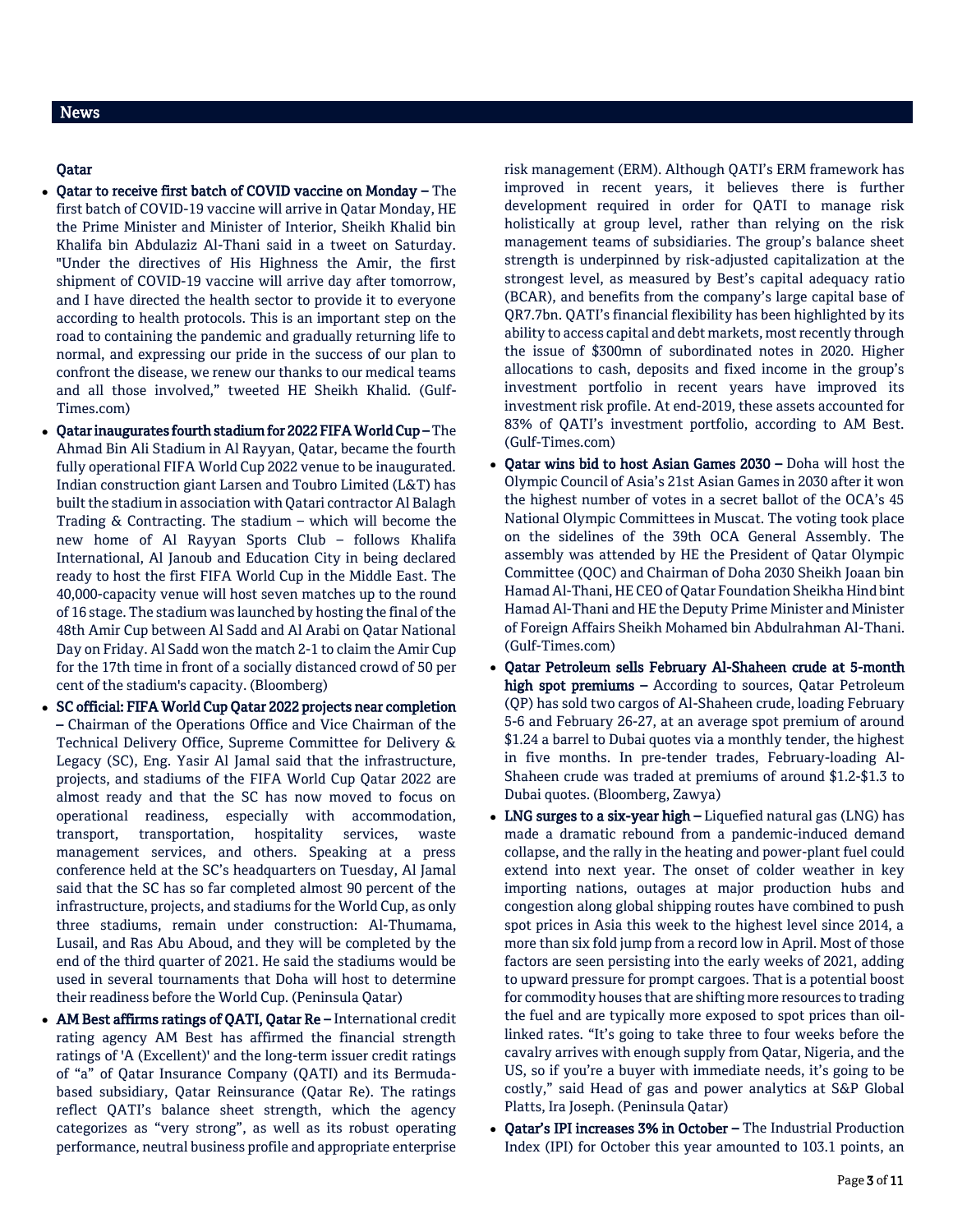increase of 3% compared to the previous month and a decrease of 0.9% when compared to the corresponding month in 2019, according to a report issued by the Planning and Statistics Authority (PSA). The Industrial Production Index consists of three main components- 'Mining' with a relative importance of 83.6%, 'Manufacturing' with a relative importance of 15.2%, 'Electricity' with a relative importance of 0.7%, and 'Water' with a relative importance of 0.5%. The index of 'Mining' showed an increase of 3.8% in October compared to the previous month as a result of the increase in the quantities of 'Crude oil petroleum and natural gas' by 3.8%, while 'Other mining and quarrying' showed an increase of 2.3%. When compared to the corresponding month of the previous year, the IPI of 'Mining' increased by 0.7%. The index of 'Manufacturing' showed an increase of 0.3% in October compared to the previous month. The group showed an increase in 'Printing and reproduction of recorded media' by 19.7%, followed by 'Manufacture of Cement and other non-metallic mineral products' by 9.6%, 'Manufacture of rubber and plastics products' by 3.5%, 'Manufacture of food products' by 3.3% and 'Manufacture of chemicals and chemical products' by 1.5%. However, a decrease was recorded in 'Manufacture of beverages' by 7.7%, followed by 'Manufacture of basic metals' by 6.1%, and 'Manufacture of refined petroleum products' by 3.1%. On the other hand, in terms of annual change, compared to October 2019, a decrease of 7.4% was recorded. The decrease was mainly affected by decline in 'Printing and reproduction of recorded media' by 80.6%, followed by 'Manufacture of refined petroleum products' by 30.8%, 'Manufacture of basic metals' by 14.4%, and 'Manufacture of beverages' by 8.8%. However, an increase was recorded in 'Manufacture of rubber and plastics products' by 12.6%, 'Manufacture of Cement and other non-metallic mineral products' by 4.1%, 'Manufacture of food products" by 2.5%, and 'Manufacture of chemicals and chemical products' by 0.1%. A decrease of 19.4% was noticed in the production of 'Electricity' in October 2020 from the previous month, while the annual decrease when comparing with October 2019 was 15.5%. A decrease of 4.9% was noticed in the production of 'Water' in October 2020 from the previous month. Comparing with the corresponding month of last year, an increase of 0.6% was recorded. (Qatar Tribune)

 Exponential growth in exports to Qatar from Turkey – The strengthening relations between Qatar and Turkey have resulted in exponential growth in trade volumes between the two countries. The value of exports to Qatar from Turkey has increased to \$1.1bn as of third quarter (3Q) of 2020, from \$255mn in 2013, according to data from Turkish Statistical Institute – TurkStat. Exports from Turkey to Qatar have grown substantially over the past few years, mainly driven by the efforts of the Supreme Strategic Committee and due to the blockade. The trade volume between Qatar and Turkey as of third quarter of this year was \$1.4bn. It is significantly larger than the trade volume of \$643mn between the countries in 2013, according to 'Qatar-Turkey Bilateral Trade & FDI Report', compiled jointly by the Presidency of the Republic of Turkey Investment Office and the Investment Promotion Agency Qatar. Qatar is the second largest investor in Turkey and has shown a continued commitment to investing in Turkey, with the value of Qatari investments in Turkey standing at \$22bn in 2020. The

formation of the Qatar Turkey Supreme Strategic Committee was a significant event in the bilateral relations between the two countries. It has led to the signing of a number of agreements across a broad range of sectors and industries. (Peninsula Qatar)

- Robust expansion seen in use of treated wastewater in October Qatar, which uses the most modern membrane ultra-filtration system to recycle treated wastewater, has seen a robust YoY expansion in the use of treated wastewater in agriculture and irrigation of green spaces this October, suggests the Planning and Statistics Authority (PSA) data. Qatar's treated wastewater stood at 24.14mn cubic meters out of 24.54mn cubic meters of wastewater received in October this year, the PSA said. The treated wastewater saw a 1.5% decline YoY; while it soared 9.2% MoM in the review period. There has been an overall robust reuse of treated wastewater in agriculture, a sector that has received increased thrust and support from the government as part of the self-sustaining initiatives, especially after June 2017. The treated wastewater reused in agriculture amounted to 7.14mn cubic meters, which accounted for 30% of the total treated wastewater this October (against 33% in September 2020). Reuse in the farm sector witnessed a 9.7% yearly jump; even as it was down 1.5% on a monthly basis in the review period. Qatari agricultural produce reached 92,000 tons and the Ministry of Municipality and Environment aims to locally produce 70% of the market needs by 2023. (Gulf-Times.com)
- Qatar Airways welcomes inaugural Air Canada flight from Toronto to Doha – Qatar Airways welcomed Air Canada's inaugural flight from Toronto to Doha yesterday, establishing Hamad International Airport (HIA) as the only airport in the Middle East to be operated with a scheduled service by a North American carrier. The flight was welcomed with a water cannon salute at Hamad International Airport and a ribbon-cutting ceremony attended by Ambassador of Canada to Qatar HE Stefanie McCollum, Qatar Airways Group Chief Executive, HE Akbar Al Baker, and Hamad International Airport Chief Operating Officer Badr Mohammed Al Meer. (Peninsula Qatar)

## International

 US current account deficit rises to more than 12-year high – The US current account deficit surged to its highest level in more than 12 years in the third quarter as a record rebound in consumer spending pulled in imports, outpacing a recovery in exports. The Commerce Department said on Friday the current account deficit, which measures the flow of goods, services and investments into and out of the country, widened 10.6% to \$178.5bn last quarter. That was the highest since the second quarter of 2008. Data for the second quarter was revised to show a \$161.4bn shortfall, instead of \$170.5bn as previously reported. Economists polled by Reuters had forecast the current account gap increasing to \$189.0bn in the July-September quarter. The current account gap represented 3.4% of gross domestic product in the third quarter. That was up from 3.3% in the April-June quarter and the largest since the fourth quarter of 2008. Still, the deficit remains below a peak of 6.3% of GDP in the fourth quarter of 2005 as the US is now a net exporter of crude oil and fuel. Imports of goods increased \$94.4bn to \$602.7bn, the highest since the fourth quarter of 2019. The broad rise in response to pent-up demand following the easing of business restrictions to slow the spread of COVID-19, was led by imports of passenger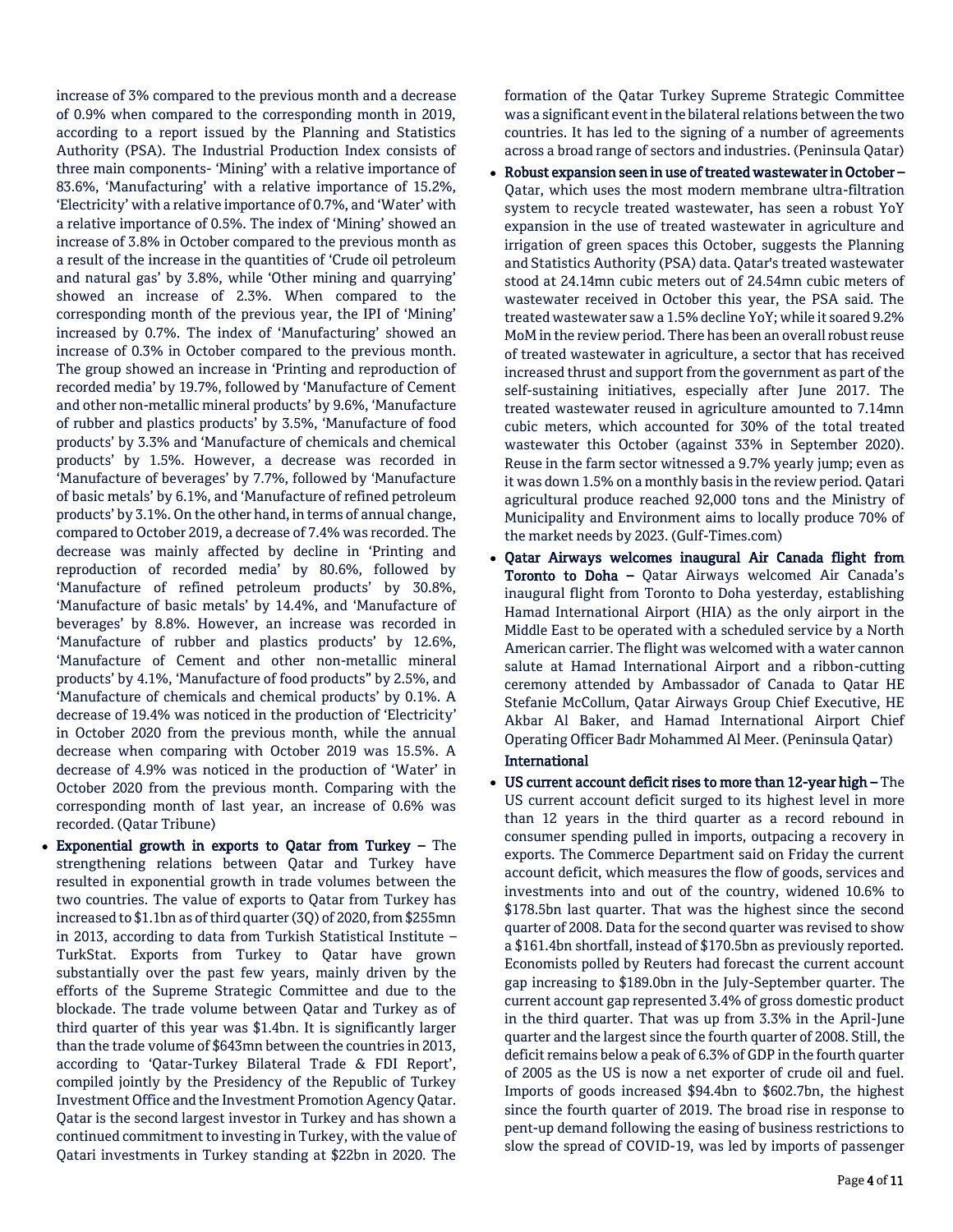cars. Imports of services rose \$6.5bn to \$107.7bn, mostly reflecting increases in fees for intellectual property, mainly licenses for research and development. There were also increases in sea freight transportation and personal travel. Consumer spending grew at a historic 40.6% annualized rate in the July-September period, driven by more than \$3tn in government pandemic relief. Consumer spending contracted at a record 33.2% pace in the second quarter. (Reuters)

- Trump signs bill that could remove Chinese stocks from US President Donald Trump on Friday signed legislation that could kick Chinese companies off of US exchanges unless American regulators can review their financial audits, a move likely to further escalate tensions between the two countries. The measure, which could affect corporate giants like Alibaba Group Holding Ltd. and Baidu Inc., serves as another parting shot at Beijing before Trump leaves office in January. The president has long railed against China for what he calls unfair trading practices, and slapped tariffs on billions of dollars in imports. But his rhetoric sharpened this year as he blamed Beijing for the global coronavirus pandemic – a central issue in his electoral loss to Joe Biden as Trump was widely criticized for his handling of the outbreak. The de-listing law won bipartisan support in the House early this month after easily clearing the US Senate in May. While it applies to any foreign company, the bill's sponsors have said their goal was to target China. Chinese firms for years have used American capital markets and dollar-based finance as a key funding component to grow their businesses. While the measure includes a phase-in period, with penalties kicking in after three straight years of noncompliance, it could impose real damage on Chinese companies that fail to meet the audit standards. (Bloomberg)
- Trump signs into law stopgap funding bill to avoid government shutdown - The US President Donald Trump signed into law a two-day stopgap extension of existing federal funds passed by Congress to avoid a midnight government shutdown, as lawmakers negotiate a \$900bn pandemic aid bill and as part of \$1.4tn government spending package. The House of Representatives and Senate, with little debate and with only hours to go before government funding expired, gave congressional leaders more time to try to craft a bipartisan COVID-19 aid bill that would ride along with the massive spending legislation. Trump signed the bill into law Friday night, the White House said, leaving lawmakers to try to beat a new Sunday midnight deadline, which comes almost exactly two years after an unresolved spending fight triggered a 35-day government shutdown, the longest on record. After months of partisan finger-pointing and inaction, Republicans and Democrats have been negotiating intensely on what is expected to be the biggest package since spring to provide relief to a country struggling with a pandemic killing more than 3,000 people a day. With some support from Trump, who leaves office on January 20, and Democratic President-elect Joe Biden, they have reported progress. (Reuters)
- Fed keeps countercyclical capital buffer at zero The US Federal Reserve Board voted Friday to keep its countercyclical capital buffer at zero percent, saying it would not order banks to hold additional capital to protect against losses in a future economic downturn. The Fed said it made the decision after consulting

with other bank regulators. The tool is intended to direct banks to build up capital during times when the economy is strong to bolster resilience in future recessions. The Fed has however never triggered it, even at the tail-end of the record-long expansion that ended in February with the coronavirus pandemic and the current recession. Governor Lael Brainard, who had repeatedly advocated for raising the buffer before the current crisis, did not dissent on Friday's decision. (Reuters)

- US blacklists dozens of Chinese firms including SMIC, DJI The US added dozens of Chinese companies, including the country's top chipmaker SMIC and Chinese drone manufacturer SZ DJI Technology Co Ltd, to a trade blacklist as US President Donald Trump's administration ratchets up tensions with China in his final weeks in office. Reuters first reported the addition of SMIC and other companies earlier on Friday. The move is seen as the latest in Republican Trump's efforts to burnish his tough-on-China image as part of lengthy fight between Washington and Beijing over trade and numerous economic issues. The US Commerce Department said the action against SMIC stems from Beijing's efforts to harness civilian technologies for military purposes and evidence of activities between SMIC and Chinese military industrial companies of concern. The Commerce Department will "not allow advanced US technology to help build the military of an increasingly belligerent adversary," Secretary Wilbur Ross said in a statement. The department also said it was adding the world's biggest drone company DJI to the list along with AGCU Scientech; China National Scientific Instruments and Materials, and Kuang-Chi Group for allegedly enabling "wide-scale human rights abuses." "The US will use all countermeasures available, including actions to prevent (Chinese) companies and institutions from exploiting US goods and technologies for malign purposes," Secretary of State Mike Pompeo added in a separate release. (Reuters)
- CBI: UK factories see smaller drop in orders during December The decline in British factory orders eased off in December as more of the economy reopened following a second nationwide coronavirus lockdown, a survey showed. The Confederation of British Industry's monthly manufacturing order book balance rose to -25 from November's -40, the strongest reading in 10 months. A Reuters poll of economists had pointed to a reading of -34. "The rollout of the COVID vaccine brings hope that conditions for manufacturers will improve in the coming months," CBI deputy chief economist Anna Leach said. "The government must continue to do what it can to support companies through the winter while demand remains disrupted by COVID restrictions," she added. (Reuters)
- Bank of England ready to tolerate a Brexit inflation spike The Bank of England (BoE) said it was ready to tolerate an inflation spike in the event of a no-deal Brexit in two weeks' time, but kept its stimulus unchanged as Britain and the European Union enter the end game of their trade deal talks. The BoE, as expected, did not add to its 895bn-Pound (\$1.2tn) bond purchase program, after ramping it up by 150bn Pounds last month, and announced it would continue purchases at their current pace until early February at least. The British central bank also kept its benchmark interest rate at a historic low of 0.1%. London and Brussels are locked in negotiations to avoid the shock of import tariffs on trade from January 1, on top of the damage wrought by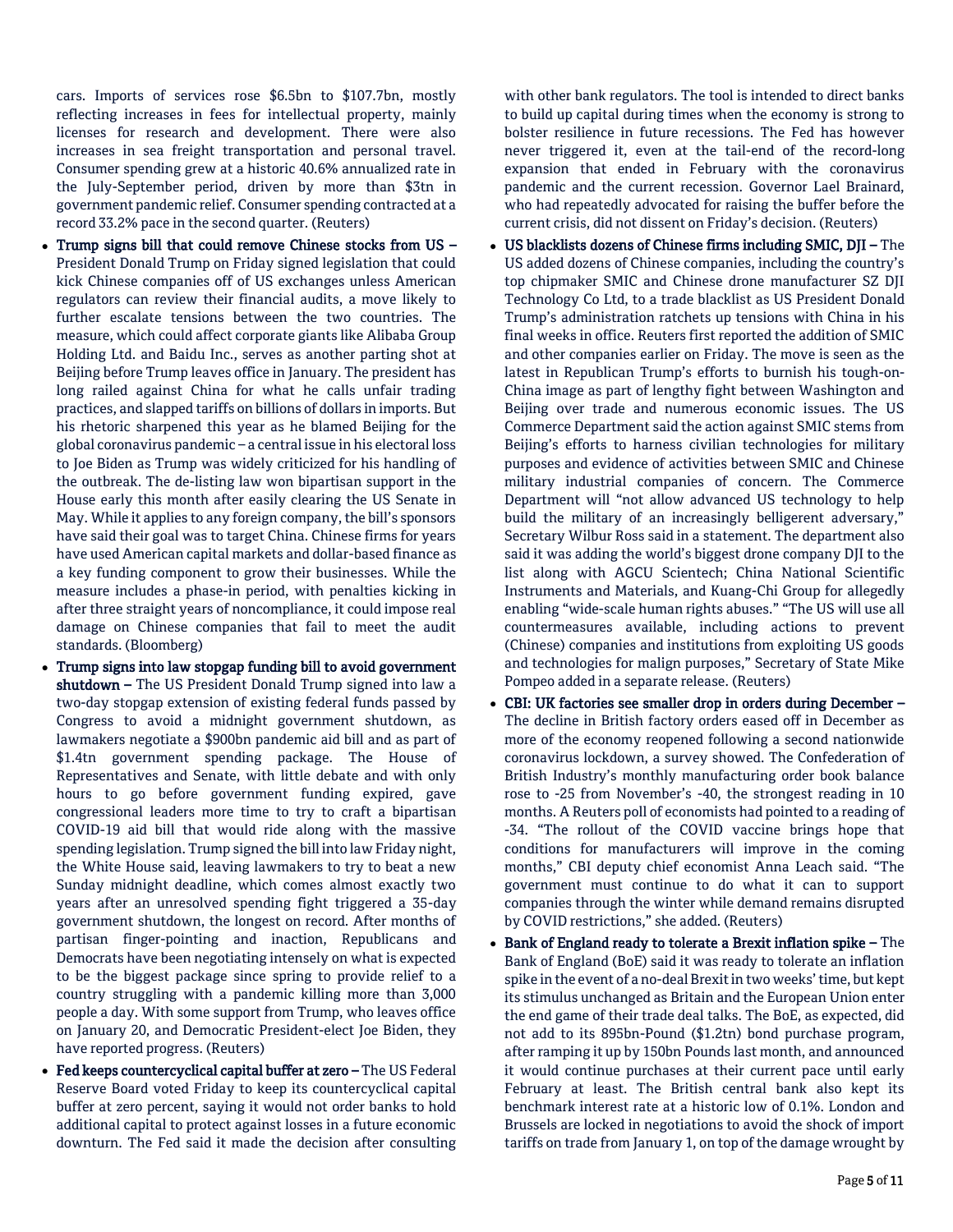the COVID-19 pandemic. The BoE said it was ready to accept inflation rising temporarily above its 2% target if a no-deal Brexit caused sterling to fall sharply. "Compared with previous periods during which non-negotiated Brexit outcomes had been possible, the economy was starting from a weaker position with greater spare capacity, increasing the Committee's tolerance for a temporary overshoot in inflation," the BoE said after a meeting of its Monetary Policy Committee. "It would be important to ensure that medium-term inflation expectations remained wellanchored." Britain's budget forecasters say a failure to strike a trade deal would wipe an extra 2% off economic output in the short term, drive up inflation and unemployment and add to public borrowing of 400bn Pounds this year. Even with a deal, the BoE thinks the economy will suffer as companies struggle with paperwork, port delays and other effects of leaving the world's biggest single market. The BoE's bond-buying program is widely seen as its most likely weapon should it need to return to the stimulus pump. (Reuters)

- EU says hours left for a Brexit deal, UK says 'see sense' The European Union (EU) said there were just hours left to strike a Brexit trade deal while Britain called on the bloc to see sense as the two sides race to prevent a turbulent finale to the Brexit crisis at the end of the month. Both London and Brussels are demanding the other compromise amid a flurry of often conflicting messages that, variously, a deal is possible, a deal is in serious trouble or that a deal is imminent. Several hours after EU chief negotiator Michel Barnier told London that there were just hours left to navigate a "very narrow" path towards a deal, Johnson said the British door was open but that the EU should see sense and compromise. "It's the moment of truth," Barnier told the European Parliament in Brussels. "There is a chance of getting an agreement but the path to such an agreement is very narrow." Johnson said Britain would keep talking but that he would not compromise on taking back control of its laws and its fishing waters - which he sees as the fundamental point of leaving the EU. A British source said talks were due to continue on Saturday. (Reuters)
- German business morale rises unexpectedly in December High demand for industrial goods, brighter export expectations and government support for companies hit by lockdowns to slow the spread of the coronavirus contributed to an unexpected rise in German business morale in December, a survey showed. The Ifo institute said its business climate index rose to 92.1 from an upwardly revised reading of 90.9 in November. "Companies were satisfied with their business situation," Ifo President Clemens Fuest said. "They are looking at the first half of the year with less skepticism. But the lockdown is hitting some branches hard. The German economy is on the whole showing its resilience." Germany imposed a hard lockdown on Dec. 16 that forced all non-essential businesses to shut to bring down stubbornly high infection numbers and record-high deaths. Ifo said only 20% of companies it surveyed sent their responses after Germany took the decision last weekend to go into lockdown. The new tightening in coronavirus restrictions means that activity will remain subdued at the start of next year before picking up in the second quarter. Melanie Debono, Europe economist at Capital Economics, said the survey suggested that Germany could avoid a contraction in the fourth quarter. The government has provided a stimulus package worth billions of euros to support

companies, families and freelancers during the pandemic, which is expected to plunge Germany into its worst recession since World War Two this year. (Reuters)

- Japan raises GDP outlook for FY2021 on lift from stimulus package – Japan raised its economic growth forecast for the next fiscal year thanks to its latest stimulus package aimed at speeding up the recovery following the damage wrought by the coronavirus pandemic. The economy is expected to grow 4.0% in price-adjusted real terms in the next fiscal year starting April 2021, the latest estimate by the Cabinet Office showed. The new estimate compared with its previous forecast of 3.4% growth projected in July. "The economy will recover to its level of before the coronavirus by achieving a 4.0% real growth rate next fiscal year," Prime Minister Yoshihide Suga said at a government meeting to discuss economic and fiscal policy on Friday. The upgraded economic assessment was underpinned by the government's third supplementary budget, which was approved earlier this week, to fund the \$708bn stimulus package to help the economy recover from its COVID-induced slump in the second quarter. The forecast 4.0% growth for the next fiscal year would be the fastest annual expansion on record, if released, since comparable data became available in 1995, the Cabinet Office said. The government, which expects the economy will return to pre-COVID-19 levels by January-March 2022 helped by its broad policy support, also cautioned about risks. Policymakers need to keep a close watch "on downside risks to the economy in Japan and overseas from the pandemic and impacts from moves in financial capital markets," an official at the Cabinet Office said. The government will use the forecasts to finalize the state budget for the next fiscal year. (Reuters)
- BOJ to look at more effective ways to resolve inflation conundrum, extends fund scheme – The Bank of Japan (BOJ) unveiled a plan to examine more effective ways to achieve its 2% inflation target, following in the footsteps of its US and European peers as a renewed spike in infections threatened to derail a fragile recovery. As widely expected, the central bank kept monetary policy steady and extended by six months a range of measures aimed at easing funding strains of companies hit by COVID-19. In a surprise move, the BOJ said it will look at ways to make its policy "more effective and sustainable," as the blow to growth from the pandemic pushes inflation further away from its target and forces it to maintain its massive stimulus longer. BOJ Governor Haruhiko Kuroda said the review will be more a fine-tuning of its market operations and asset purchases, rather than an overhaul of its yield curve control (YCC) policy. But he said the central bank was open to introducing new tools and reviewing the way it buys exchange-traded funds (ETF) to address the potential side-effects of prolonged easing. "We will examine operations under yield curve control and our asset purchases," Kuroda told a briefing. "It's true this is an extraordinary policy for a central bank," he said of the BOJ's ETF buying. "It's therefore necessary to examine ways to make this step effective and sustainable." The BOJ will announce the findings of the review in March. (Reuters)
- China says will keep policy support for economic recovery, no abrupt shift – China will maintain policy support for its economic recovery, avoiding a sudden shift in policy, to help keep economic growth within a reasonable range in 2021, the Xinhua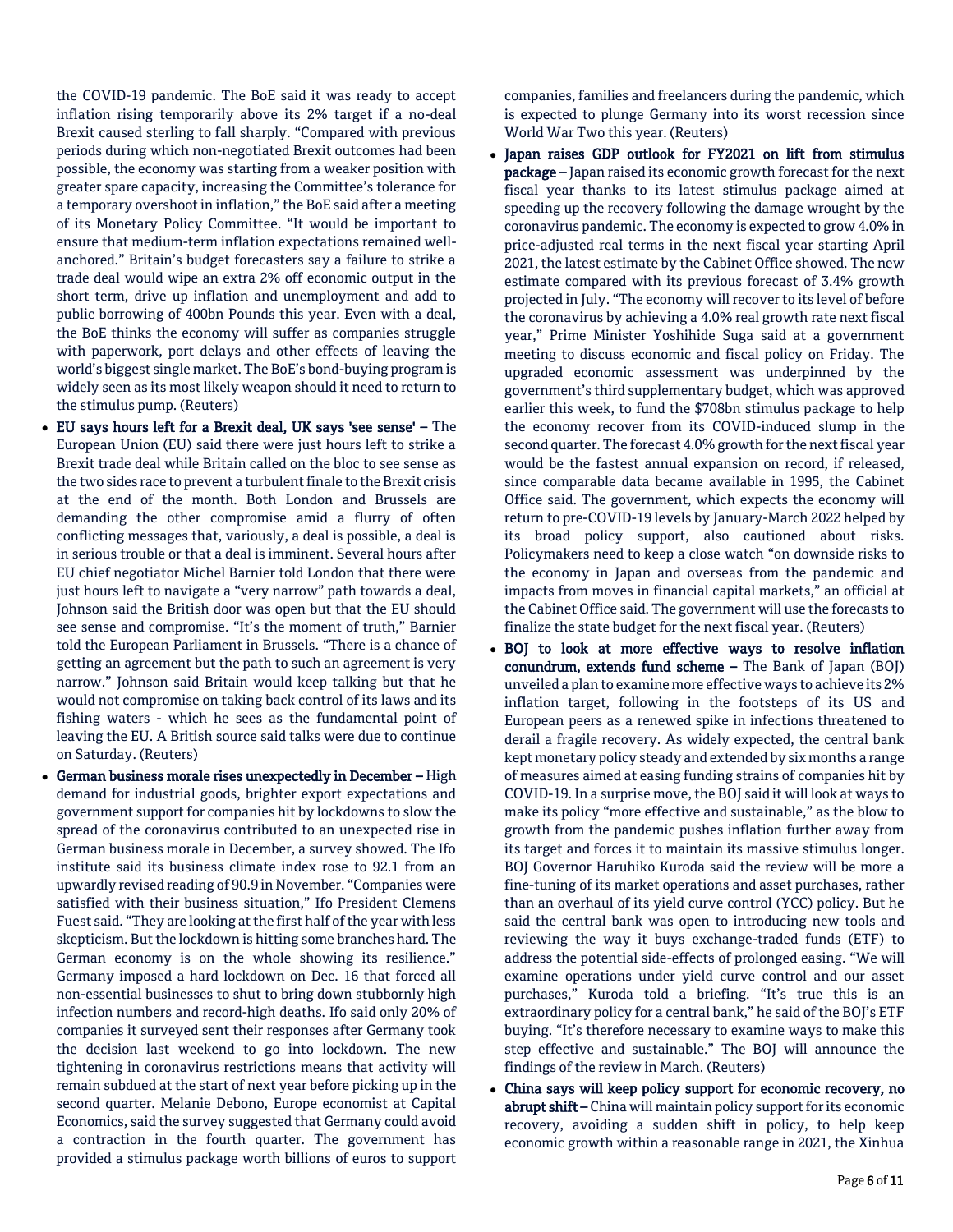news agency said on Friday, after a meeting of top leaders ended. The annual Central Economic Work Conference, a gathering of top leaders and policymakers to chart the economy's course in 2021, is being watched by investors amid speculation that Beijing would make policy changes amid accelerating growth, following a virus-induced slump earlier this year. China will maintain its proactive fiscal policy and make monetary policy flexible and targeted, Xinhua said, citing a statement issued after the closed-door meeting, which was held from December 16 to 18. "Next year, we should maintain continuity, stability and sustainability of macro policies. We should continue to implement a proactive fiscal policy and a prudent monetary policy, and maintain the necessary support for the economic recovery," Xinhua said. "Policy operations should be more accurate and effective, and there should be no sudden turn." The central bank has rolled out a raft of measures since February to support the virus-jolted economy, but analysts say it has shifted to a steadier stance as the economy recovers. (Reuters)

- India has enough capacity to produce COVID-19 vaccines for itself and others - India's has enough capacity to produce COVID-19 vaccines for its needs and also export it to other countries that need its help, Finance Minister Nirmala Sitharaman said. Sitharaman also said India has to invest a lot more in health infrastructure and get more private partners into the sector, while adding the country would be a major contributor to the revival of the global economy after the pandemic. (Reuters)
- Russia's economy declines 3.7% YoY in November after revised 4.5% drop in October – Russia's GDP fell 3.7% YoY in November, after a revised 4.5% decline in October, the economy ministry said on Friday. It also put the January-November GDP contraction at 3.5%. The ministry revised October's GDP contraction figure from the 4.7% reported a month ago. The Russian economy took a hit from a global drop in prices for oil, its key export, and the COVID-19 pandemic, while also feeling the burden of Russia-specific geopolitical risks and fears of more sanctions against Moscow. (Reuters)

## Regional

 Natixis sees more deals coming from Gulf states monetizing oil assets – Natixis expects oil-rich Gulf states to accelerate privatizations, including by extracting revenue from oil assets, with Saudi Arabia and possibly Oman as likely candidates for similar deals next year, the French bank's regional head said. Lower oil prices as well as output cuts after the coronavirus crisis curbed demand for crude have weighed on Middle East oil exporters this year, leading them to explore new financing sources to cover wider funding needs. Abu Dhabi's oil giant, Abu Dhabi National Oil Company (ADNOC) raised \$10bn this year by selling a stake in its gas pipeline assets to a consortium of investors under a long-term lease agreement. Those investors raised debt through a bridge loan and bonds to back the acquisition. "Finally clients are moving away from long-term project financing and moving to hard mini-perm loans with a take-out from project bonds which is proving extremely successful because it attracts a wider pool of liquidity," Regional Head for the Middle East corporate and investment banking business, Barbara Riccardi said. (Reuters)

- Oxford Economics: Gulf economies are seen taking two years to recover from virus impact - The hit to the GCC economies from the pandemic may have been less severe than in other regions, but the recovery will probably take another two years, longer than elsewhere, according to Oxford Economics. Moreover, the direct impact of a Joe Biden US presidency will probably be small for the GCC, but a more conciliatory approach to trade and foreign policy could reduce tail risks and lift sentiment and investment, Oxford Economics said in its latest research brief. "The expected economic scarring from the dual shock of Covid-19 and low oil prices reflects high dependence on oil, limited scope for fiscal support, challenges of expat-dominated workforces, the key role of travel and tourism in the economy, and geopolitical risks," the brief said. The oil sector will make a positive contribution to growth, but not until the second half (H2) of 2021, it said, adding in the near term, the drag from oil production cutbacks and fiscal strain from low oil prices will continue. (Gulf-Times.com)
- Sovereign assets of Abu Dhabi, Kuwait, Qatar help weather COVID-19, oil shock – The sovereign wealth funds (SWFs) of Abu Dhabi, Kuwait and Qatar have underpinned the resilience of their sovereign ratings despite lower oil prices and the coronavirus shock, Fitch Ratings said. The SWF assets of these countries could even increase in 2020 due to supportive market returns, despite governments using SWFs' foreign assets and other deposits to cover government funding needs in 2020. The uplift to ratings from SWF assets has been stable or increasing despite materially larger fiscal and external deficits in 2020. According to the global ratings agency, SWF assets in Abu Dhabi, the UAE, Kuwait and Qatar provide two to six notches of uplift to sovereign ratings by boosting sovereign net external asset positions, fiscal balances, and overall financing flexibility. Estimated gross sovereign external assets of these countries are sufficient to cover five to eight years of total government spending and six to eight years of non-oil deficits. "We estimate that SWF assets in Kuwait, Abu Dhabi and Qatar would remain sizeable in the medium term even under adverse oil market scenarios. All three countries stand to substantially deplete their SWF assets in the long term without some combination of recovery in oil prices, growth in production, fiscal adjustment and supportive financial market returns," Fitch said. "Exceptionally strong balance sheets are necessary to support their ratings at current levels, given structural constraints, in particular, a lack of economic diversification. Erosion of fiscal and external balance sheets, for example, due to an inability to adjust to lower-for-longer oil prices, is a negative rating sensitivity for all GCC sovereigns," the ratings agency said. (Zawya)
- Saudi pushing for Gulf dispute breakthrough at summit An annual Gulf Arab summit has been put off to January while parties locked in a rancorous row that led to a boycott of Qatar work towards announcing a tangible deal, though a final resolution is likely to take longer, informed sources said. The dispute, in which Saudi Arabia and its allies severed diplomatic, trade and travel ties with Qatar in mid-2017, has seen movement with Riyadh earlier this month saying a final solution was within reach. The other nations involved were more circumspect when welcoming progress in mediation efforts by Kuwait and the US, which wants Gulf Arabs to be united against Iran. Four sources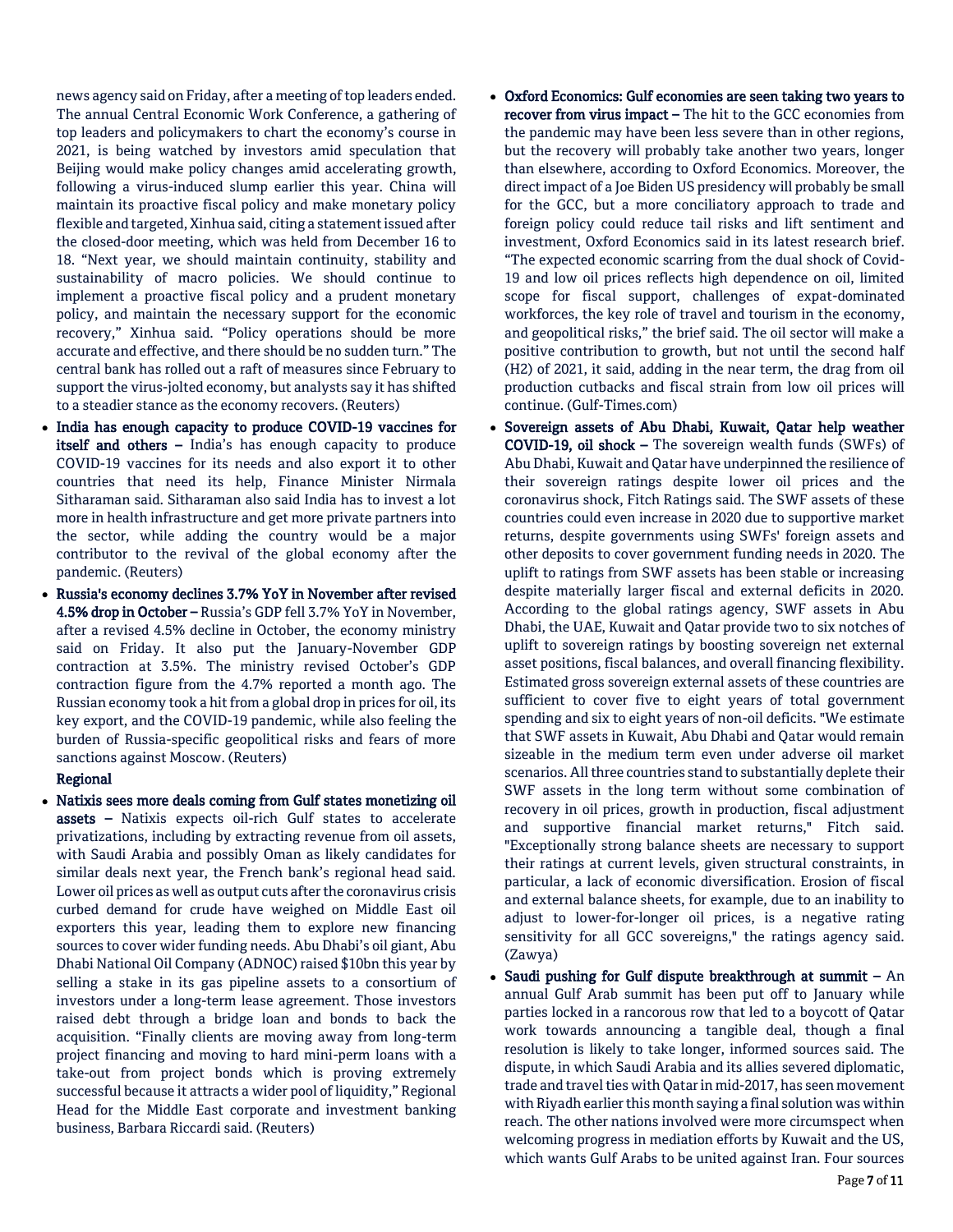familiar with the matter said they expected an announcement to coincide with the summit, which is normally held in December and has not grouped Qatar's Amir together with leaders of the boycotting states since 2017. (Reuters)

- Saudi economy shrinks 4.6% in third quarter as oil sector takes a hit – Saudi Arabia's economy shrank more slowly in the third quarter as the government eased some coronavirus restrictions but the pandemic-hit oil sector continued to weigh on the broader economy, official data showed on Thursday. The economy shrank 4.6% in the third quarter, rebounding slightly from the 7% slump in the previous quarter but marked by declines in both the oil and non-oil sectors, the data showed. (Reuters)
- Saudi sovereign fund PIF says total staff count crossed 1,000 in December – Public Investment Fund (PIF), Saudi Arabia's sovereign wealth fund, said on Thursday its total employee count surpassed 1,000 as of December, marking an addition of about 300 employees since the start of the year despite the COVID-19 pandemic. The sovereign fund, which had around 40 employees in 2016, told Reuters in an email that 80 new recruits have been drawn from this year's cohort of its Graduate Development Program. The new hires also include Fadi al-Said, the former Head of Lazard Asset Management Middle East and North Africa (MENA), who joined as a Senior Director in PIF's local equity funds department in September, the fund said. Earlier this year, the fund also hired Maziar Alamouti, a former Head of trading at advisory and wealth management firm Quilter Investors, to build PIF's trading capabilities. The hiring spree comes as other financial institutions have been under pressure to cut costs in the Gulf region, while the PIF continues to grow into an aggressive global investor. About 84% of PIF's employees are Saudi citizens and 26% of its total employees are women, including the fund's general counsel and Secretary General to the board, Shihana AlAzzaz told Reuters. (Reuters)
- Saudi Aramco may have to sell assets, borrow more to maintain Saudi dividend – Saudi Aramco, whose dividend remains vital to helping Saudi Arabia contain a huge deficit, may have to sell assets and borrow more to fulfil its fiscal role amid uncertainty in oil prices, market specialists said. While Saudi Arabia has increased non-oil revenues this year, Aramco still accounted for more than half its total income and will be key to containing a budget shortfall this year forecast at \$79.4bn, or 12% of GDP. Saudi Aramco, the world's largest oil producer, listed in 2019 in a record \$29.4bn share sale, but the government still owns 98.2% of the group. Though its profits plummeted this year as oil prices tumbled during the COVID-19 pandemic, the company is sticking to a promised \$75bn annual dividend that will go almost entirely to the government. While it is not obliged to maintain such a high payout, economists expect the firm to continue to offer the same support to state coffers next year. (Reuters)
- Saudi crude exports rise to 6.16mn bpd in October Saudi Arabia's crude oil exports rose for the fourth straight month to 6.16mn bpd in October from 6.07 million bpd in September, official data showed on Thursday. The world's largest oil exporter's total crude and oil products exports rose again monthon-month by 281,000 bpd to 7.38mn bpd, the data showed. Saudi domestic crude refinery throughput rose by 2% to 2.4mn bpd in October, while direct crude burn dropped by 224,000 bpd to

391,000 bpd. The country's crude output dipped for a second straight month to 8.97mn bpd in October, the official figures showed. (Reuters)

- Saudi Arabia and Kuwait to add capacity at shared offshore oil fields - Saudi Arabia and Kuwait are set to boost capacity at oil fields shared between the two countries after they complete environmental upgrade works at their offshore production facilities, according to people involved in the project. Total capacity at fields in Neutral Zone between the two Persian Gulf producers set to be about 550k bpd after work is completed, according to people who asked not to be identified discussing operational matters. Neutral Zone, which includes offshore Khafji deposits and onshore area called Wafra, can pump 500k bpd currently. Khafji field producing about 110k bpd; work to reduce environmental impact of pumping crude from undersea deposits to be completed by end of year; work will also improve efficiency and boost capacity. (Bloomberg)
- Saudi stop disclosing oil revenue following Aramco's listing Saudi Arabia has stopped disclosing projected revenue from oil following the listing of Aramco, as doing so could give clues about the state energy giant's dividend plans. The Kingdom is relying on payouts from Aramco, the world's biggest oil company, to help plug its budget deficit and bolster an economy that's been hammered this year by coronavirus lockdowns and the crash in crude prices. The Dhahran-based firm sold shares for the first time in December 2019, though the government still owns around 98% of them. "The reason we don't disclose the oil and non-oil breakdown is because of the presence of Aramco as a listed company," Finance Minister, Mohammed Al-Jadaan said in a press conference following the Kingdom's budget announcement for next year. "The government deals with Aramco as a supplier for tax. We have revenue that comes from Aramco, tax that comes from Aramco and also dividends since the government is the largest shareholder." (Bloomberg)
- Saudi wealth fund targets 80% of investment in local economy The Public Investment Fund (PIF) is aiming for about 80% of its investments to be in the Saudi economy, with the remainder invested internationally, Governor, Yasir Al-Rumayyan said. Al-Rumayyan sees Saudi wealth fund's assets at between SR7tn to SR10tn by 2030. The fund will invest SR150bn in the local economy annually in 2021 and 2022, and that may increase to SR200bn in subsequent years. "The Crown Prince always talked about how we missed an opportunity in 2008 to invest in international markets," Al Rumayyan says. "When the coronavirus emerged, we didn't only observe the US markets, we observed all international markets." (Bloomberg)
- Saudi Energy Minister: OPEC+ capable of maintaining unity The OPEC+ group of oil producers has shown it is capable of maintaining unity even during "the hardship of this pandemic," Saudi Energy Ministry, Prince Abdulaziz Bin Salman said at a briefing in Riyadh. Periods of low oil prices are "incubators for higher prices in the future" because they discourage investment in energy supplies. Saudi Arabia was forced into this year's oilprice war during March and April. The Kingdom aims to export electricity to Iraq, Jordan and Egypt, and hopes to export power to Europe and other countries in the future. (Bloomberg)
- Israeli-UAE consortium buys payments firm Finablr Payments company Finablr is selling its entire business and operations to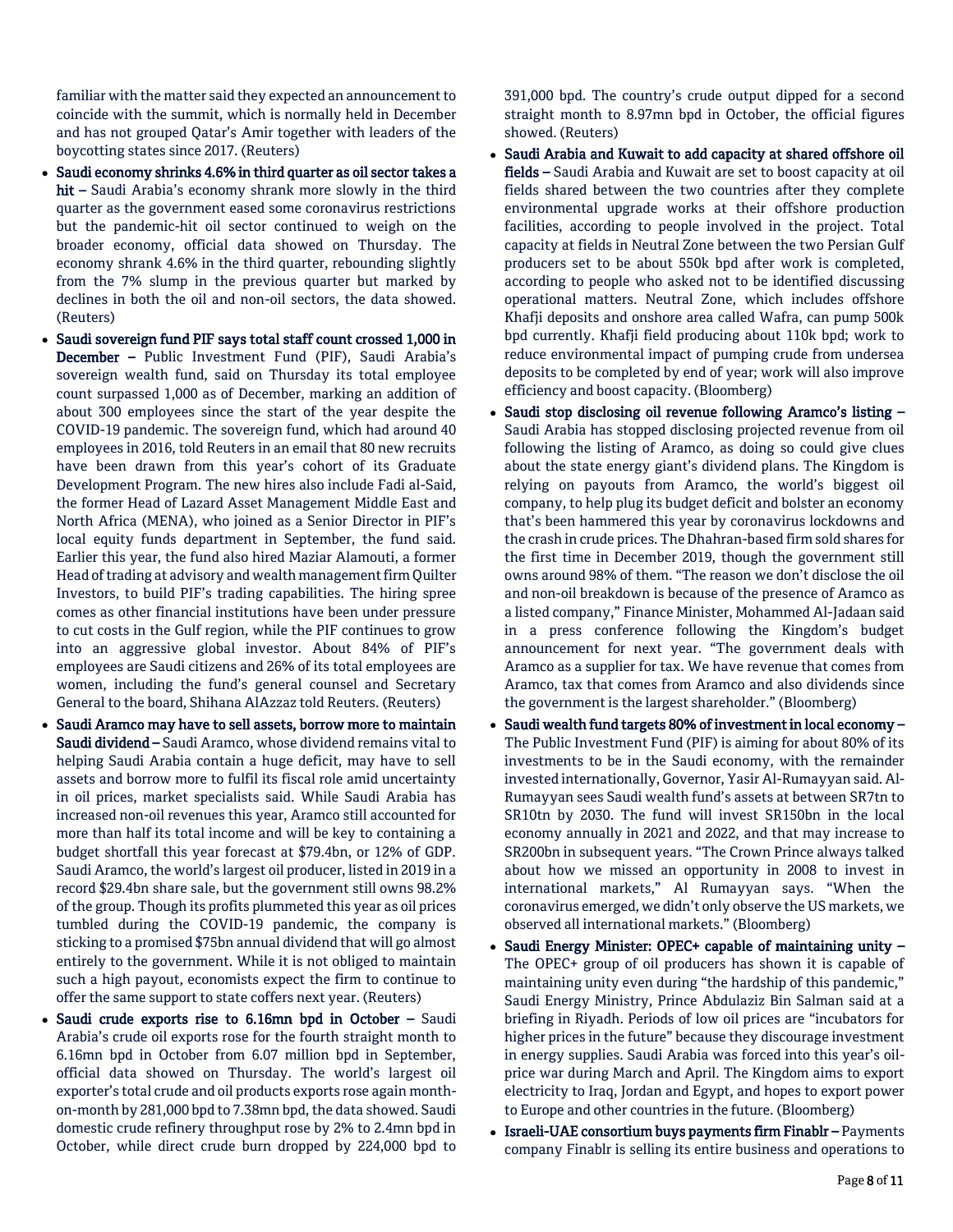an Israeli-UAE consortium for a nominal \$1 after running into financial difficulties, the company said on Thursday. Global Fintech Investments Holding (GFIH), an affiliate of Prism Group, has partnered with Abu Dhabi's Royal Strategic Partners to buy the business, Finablr said in a statement. GFIH will provide working capital to support Finablr so it can continue to operate and support various stakeholders, including its employees and creditors, the statement said. Finablr, which listed shares in London in 2019, warned of potential insolvency in March and it brought in law firm Skadden to investigate any historic potential misconduct and misappropriation of its assets. (Reuters)

- Dubai's November consumer prices fall 3.7% YoY and 0.5% MoM – Dubai Statistics Center has published Emirate of Dubai's consumer price consumer prices fell 3.7% YoY and 0.5% MoM. (Bloomberg)
- Investment Corp. of Dubai posts AED11.4bn loss as virus weighs – Investment Corp. of Dubai, the main state-controlled holding firm of the Emirate, reported a loss in the first half as the coronavirus pandemic weighed on earnings at its portfolio companies. The firm posted a loss of AED11.4bn after a profit of AED6.86bn a year earlier, according to a statement. Investment Corp. of Dubai owns Emirates airline, which has seen bookings slump as demand for travel cratered. It also has holdings in banks, including Emirates NBD and Dubai Islamic Bank, as well as Emaar Properties. In the first-half revenue came in at AED73.7bn compared to AED106.3bn, net impairment losses on financial assets stood at AED4.55bn compared to AED1.39bn. (Bloomberg)
- Dubai developer Meydan Business under review amid glut State-owned Dubai developer Meydan is reviewing its operations and parts of its business may be outsourced to Nakheel, famous for building man-made islands in the shape of palm trees. "We have embarked on a review of Meydan's business strategy," Meydan City Corp. Chairman, Mohammed Al Shaibani said in an emailed reply to questions. "Our aim is to improve efficiencies in operations." Facing a property glut, Dubai has moved to combine several of its state developers that have churned out an increasingly unsustainable supply of homes, offices and shopping centers. Already a drag on property values, some projects have run into financial trouble after the coronavirus pandemic wrought havoc across Dubai's economy. (Bloomberg)
- Abu Dhabi Investment Office expands ag-tech incentives to other sectors – The Abu Dhabi Investment Office (ADIO) is expanding its agricultural technology incentive program to companies in other high-growth areas, and has increased funds available to \$545mn, it said on Thursday. The program is now available to innovation-focused firms in financial services, information and communications technology (ICT), health services and biopharma, and tourism, ADIO said. ADIO partnered with seven agricultural firms this year under the scheme. (Reuters)
- Abu Dhabi's ADX signs MOU with Tel Aviv Stock Exchange Abu Dhabi's ADX securities market has signed a memorandum of understanding (MoU) with Israel's Tel Aviv Stock Exchange (TASE) to foster co-operation between the two exchanges, the Abu Dhabi government media office said Wednesday on Twitter. The US-brokered formalization of ties between the UAE and

Israel on September 15 has paved the way to commercial deals in various fields. Wednesday's MOU "lay(s) out a road map towards developing bilateral relations through the stimulation of economic growth and the promotion of technological innovation," the TASE said in a statement. It predicted a crosslisting of securities, mutual trading and introduction of investors by each exchange's respective members and data-sharing. (Reuters)

- Fitch affirms Abu Dhabi National Oil Company at 'AA'; stable outlook – Fitch Ratings has affirmed Abu Dhabi National Oil Company's (ADNOC) Long-Term Issuer Default Rating (IDR) at 'AA' with a Stable Outlook. The rating of ADNOC is constrained by that of its 100% shareholder Abu Dhabi (AA/Stable), given strong links between the company and the sovereign, in line with Fitch's Government-Related Entities (GRE) Rating Criteria and Parent and Subsidiary Linkage (PSL) Rating Criteria. ADNOC is the national oil company of the Emirate of Abu Dhabi and is one of the largest oil producers globally. Fitch assess ADNOC's standalone credit profile (SCP) at 'aa+', which reflects (i) the company's high upstream production and vast oil reserves (ii) very low cost of production (iii) integration into downstream operations (iv) very conservative financial policies, high financial flexibility and low leverage, and (v) strong unit profitability comparable to that of global oil majors. The upstream operations of ADNOC are focused on a single country and its production infrastructure is somewhat concentrated, which is mitigated by its available spare capacity and access to storage facilities. Response to Coronavirus Crisis: The UAE have agreed with other OPEC+ countries to make significant production cuts in 2020-2022 to re-balance the market. Fitch estimates UAE's oil production to fall around 10% YoY in 2020 before rebounding gradually in 2021-2022 but ADNOC will benefit from stabilized oil prices. ADNOC has revised down its 2020 capex by 35% from its original plan, though it will remain broadly at the 2019 level, unlike that of most other oil and gas producers globally. (Bloomberg)
- Abu Dhabi oil giant mulls stake in Egypt's first army firm offer Abu Dhabi National Oil Co. (ADNOC) is among suitors interested in a majority stake in one of the first Egyptian army-held companies being offered to investors, according to people familiar with the matter. Under the proposal, ADNOC would partner with Egypt's sovereign wealth fund, giving the two full ownership of Wataniya Petroleum, a fuel distribution firm currently affiliated to Egypt's military, the people said. Taqa Arabia Co., a private Egyptian energy distribution company, has also expressed interest in the majority stake and partnering with the fund, according to the sources. (Bloomberg)
- Abu Dhabi's IHC to list three of its units starting next week The fourth biggest company by market capitalization in the UAE will list three of its units on the stock exchange in its home market. International Holdings Company, which has a value of about \$20bn, will list Palms Sports, Zee Stores and Ease Lease on the second market of the Abu Dhabi Securities Exchange next week, according to a statement Thursday. IHC expanded its portfolio rapidly in the past few years through a flurry of mergers and acquisitions, currently holding majority stakes in companies ranging from real estate to utilities and health care to food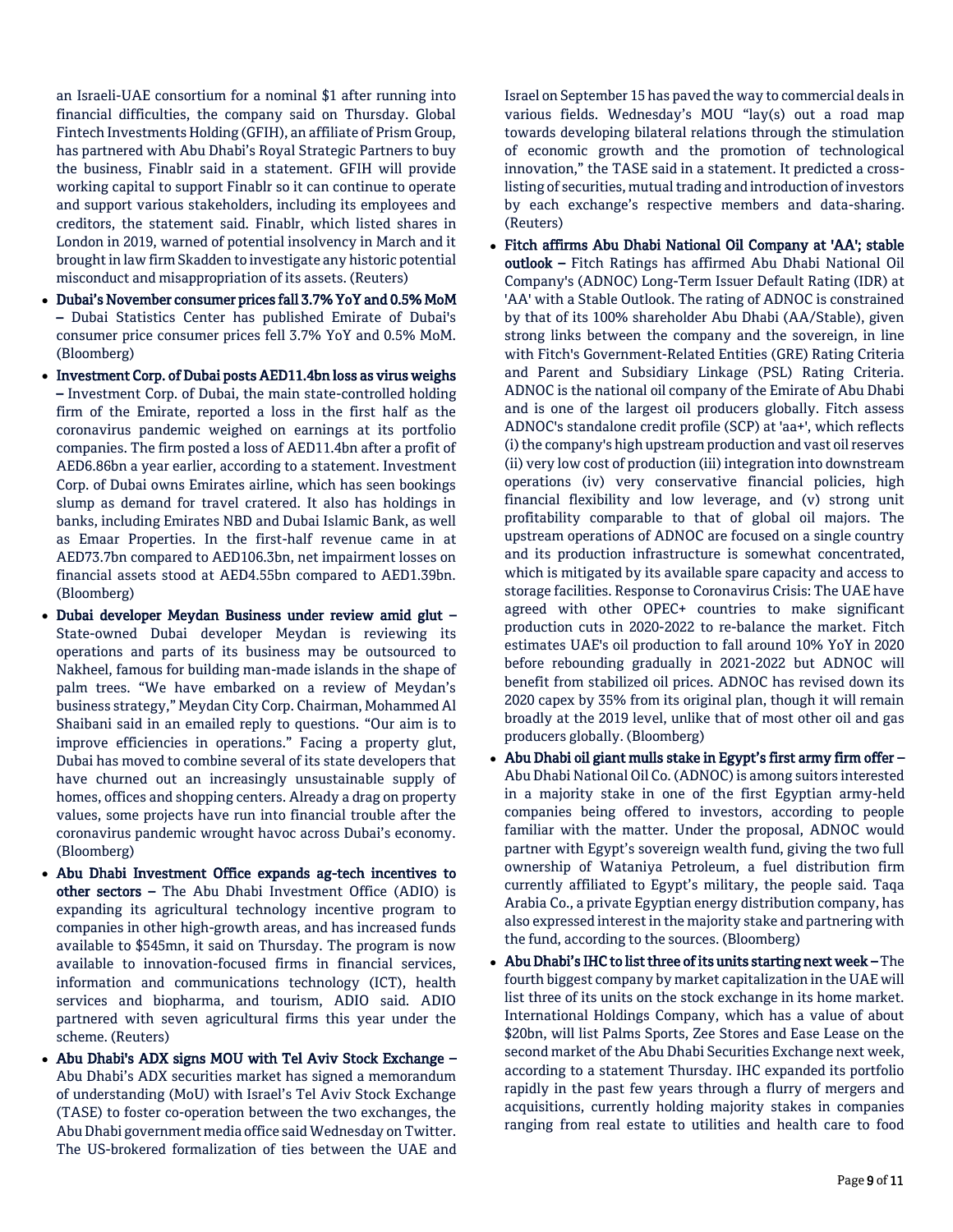services. Its shares have soared more than 550% in 2020. (Bloomberg)

 Kuwait signs deal with Greece's DESFA for liquefied gas import terminal – Kuwait has signed a six-year, \$106mn contract with Greek gas grid operator DESFA for the group to operate a liquefied natural gas import terminal in the Gulf emirate, the state-run news agency KUNA reported on Thursday. The LNG terminal, in the al-Zour area, will go into operation next year, the agency said, citing an official from state-owned Kuwait Integrated Petroleum Industries Company, which signed the deal. (Reuters)